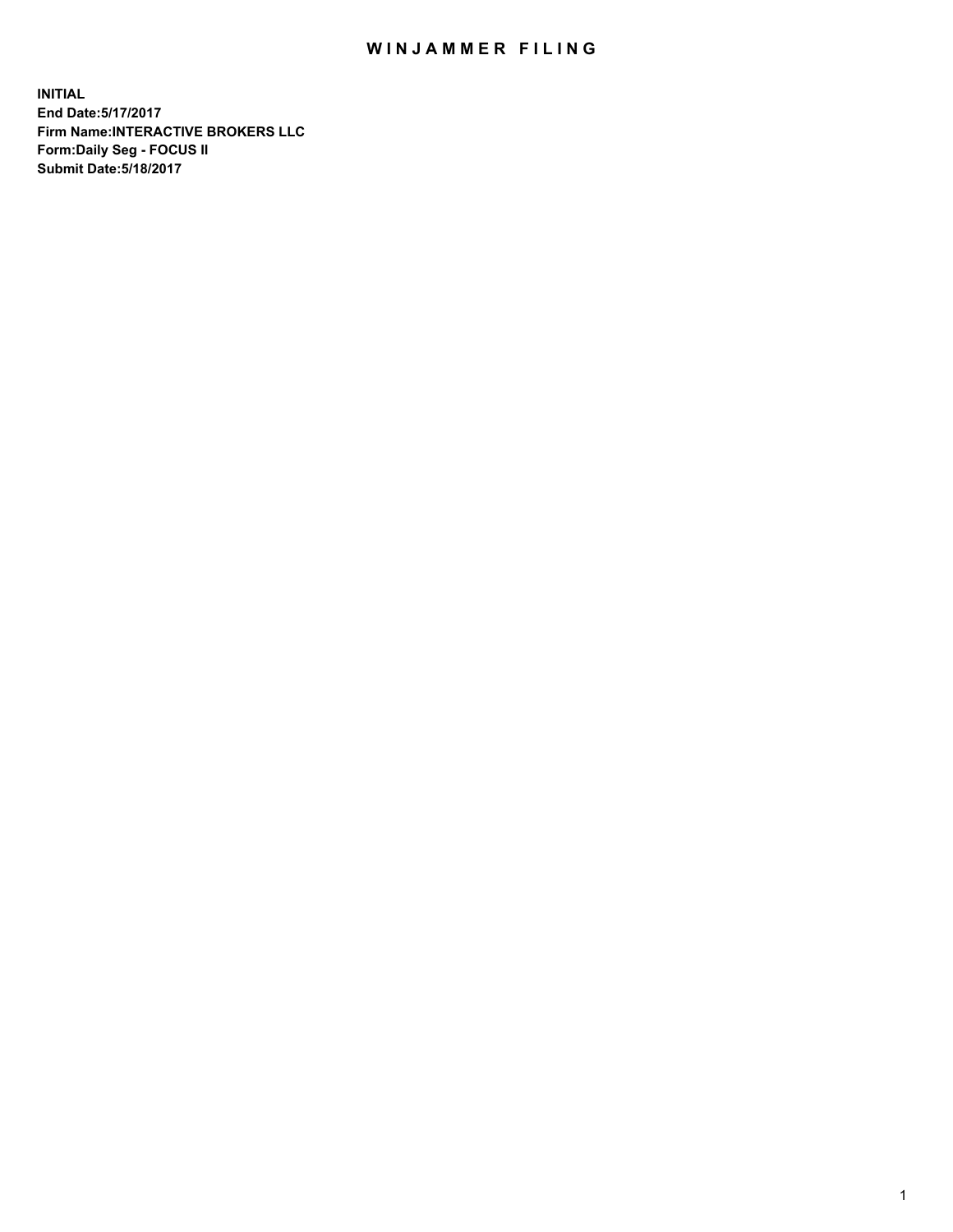## **INITIAL End Date:5/17/2017 Firm Name:INTERACTIVE BROKERS LLC Form:Daily Seg - FOCUS II Submit Date:5/18/2017 Daily Segregation - Cover Page**

| Name of Company<br><b>Contact Name</b><br><b>Contact Phone Number</b><br><b>Contact Email Address</b>                                                                                                                                                                                                                          | <b>INTERACTIVE BROKERS LLC</b><br>James Menicucci<br>203-618-8085<br>jmenicucci@interactivebrokers.c<br>om |
|--------------------------------------------------------------------------------------------------------------------------------------------------------------------------------------------------------------------------------------------------------------------------------------------------------------------------------|------------------------------------------------------------------------------------------------------------|
| FCM's Customer Segregated Funds Residual Interest Target (choose one):<br>a. Minimum dollar amount: ; or<br>b. Minimum percentage of customer segregated funds required:%; or<br>c. Dollar amount range between: and; or<br>d. Percentage range of customer segregated funds required between:% and%.                          | $\overline{\mathbf{0}}$<br>0<br>155,000,000 245,000,000<br>0 <sub>0</sub>                                  |
| FCM's Customer Secured Amount Funds Residual Interest Target (choose one):<br>a. Minimum dollar amount: ; or<br>b. Minimum percentage of customer secured funds required:%; or<br>c. Dollar amount range between: and; or<br>d. Percentage range of customer secured funds required between:% and%.                            | $\overline{\mathbf{0}}$<br>$\overline{\mathbf{0}}$<br>80,000,000 120,000,000<br>00                         |
| FCM's Cleared Swaps Customer Collateral Residual Interest Target (choose one):<br>a. Minimum dollar amount: ; or<br>b. Minimum percentage of cleared swaps customer collateral required:% ; or<br>c. Dollar amount range between: and; or<br>d. Percentage range of cleared swaps customer collateral required between:% and%. | $\overline{\mathbf{0}}$<br>$\overline{\mathbf{0}}$<br>0 <sub>0</sub><br><u>00</u>                          |

Attach supporting documents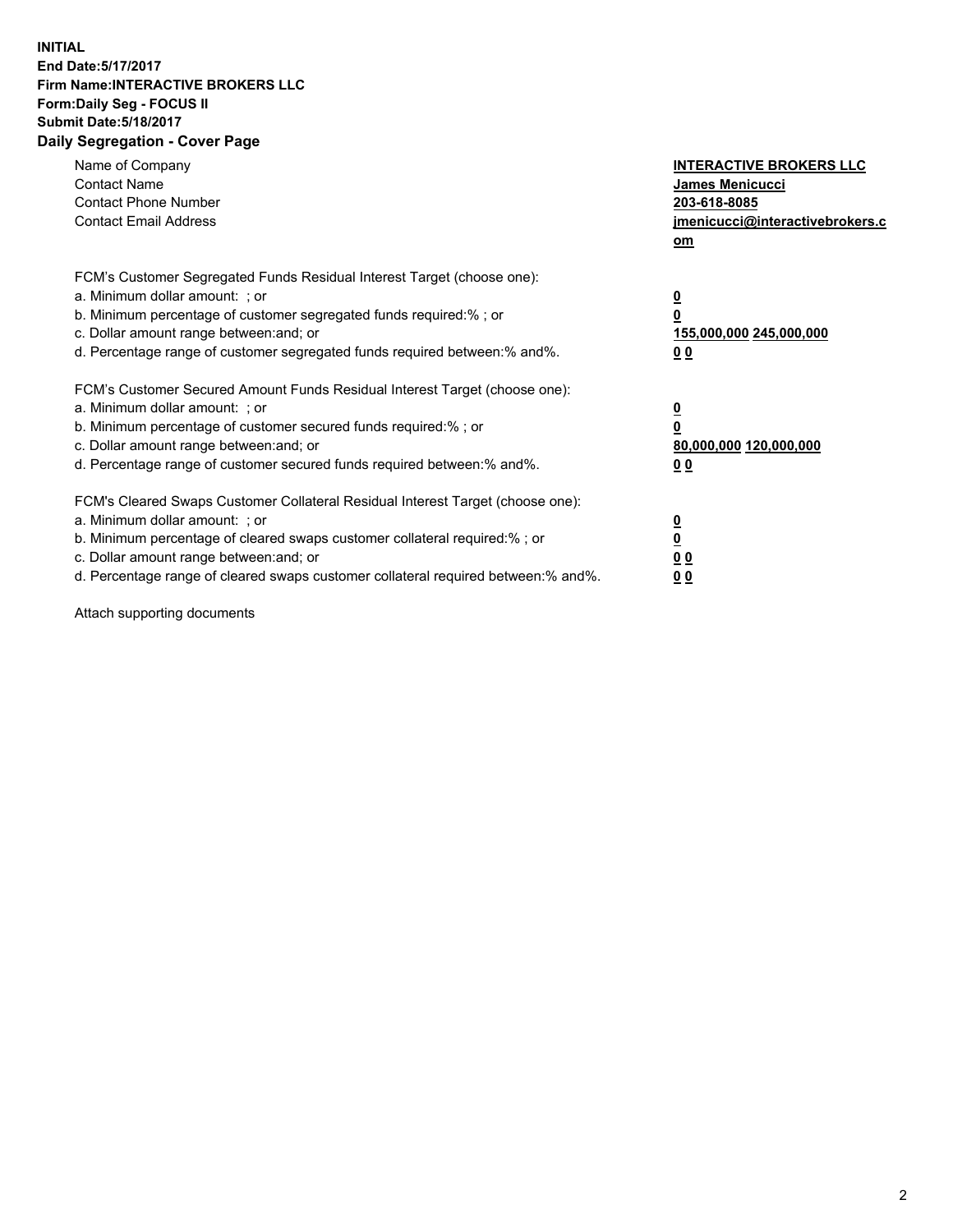## **INITIAL End Date:5/17/2017 Firm Name:INTERACTIVE BROKERS LLC Form:Daily Seg - FOCUS II Submit Date:5/18/2017 Daily Segregation - Secured Amounts**

|                | Daily Segregation - Secured Amounts                                                                        |                                  |
|----------------|------------------------------------------------------------------------------------------------------------|----------------------------------|
|                | Foreign Futures and Foreign Options Secured Amounts                                                        |                                  |
|                | Amount required to be set aside pursuant to law, rule or regulation of a foreign                           | $0$ [7305]                       |
|                | government or a rule of a self-regulatory organization authorized thereunder                               |                                  |
| 1.             | Net ledger balance - Foreign Futures and Foreign Option Trading - All Customers                            |                                  |
|                | A. Cash                                                                                                    | 332,937,156 [7315]               |
|                | B. Securities (at market)                                                                                  | $0$ [7317]                       |
| 2.             | Net unrealized profit (loss) in open futures contracts traded on a foreign board of trade                  | 2,942,120 [7325]                 |
| 3.             | Exchange traded options                                                                                    |                                  |
|                | a. Market value of open option contracts purchased on a foreign board of trade                             | 49,918 [7335]                    |
|                | b. Market value of open contracts granted (sold) on a foreign board of trade                               | $-19,421$ [7337]                 |
| 4.             | Net equity (deficit) (add lines 1.2. and 3.)                                                               | 335,909,773 [7345]               |
| 5.             | Account liquidating to a deficit and account with a debit balances - gross amount                          | 17,033 [7351]                    |
|                | Less: amount offset by customer owned securities                                                           | 0 [7352] 17,033 [7354]           |
| 6.             | Amount required to be set aside as the secured amount - Net Liquidating Equity                             | 335,926,806 [7355]               |
|                | Method (add lines 4 and 5)                                                                                 |                                  |
| 7.             | Greater of amount required to be set aside pursuant to foreign jurisdiction (above) or line                | 335,926,806 [7360]               |
|                | 6.                                                                                                         |                                  |
|                | FUNDS DEPOSITED IN SEPARATE REGULATION 30.7 ACCOUNTS                                                       |                                  |
| $\mathbf{1}$ . | Cash in banks                                                                                              |                                  |
|                | A. Banks located in the United States                                                                      | 55,076,125 [7500]                |
|                | B. Other banks qualified under Regulation 30.7                                                             | 0 [7520] 55,076,125 [7530]       |
| 2.             | Securities                                                                                                 |                                  |
|                | A. In safekeeping with banks located in the United States                                                  | 325,747,085 [7540]               |
|                | B. In safekeeping with other banks qualified under Regulation 30.7                                         | 0 [7560] 325,747,085 [7570]      |
| 3.             | Equities with registered futures commission merchants                                                      |                                  |
|                | A. Cash                                                                                                    | $0$ [7580]                       |
|                | <b>B.</b> Securities                                                                                       | $0$ [7590]                       |
|                | C. Unrealized gain (loss) on open futures contracts                                                        | $0$ [7600]                       |
|                | D. Value of long option contracts                                                                          | $0$ [7610]                       |
|                | E. Value of short option contracts                                                                         | 0 [7615] 0 [7620]                |
| 4.             | Amounts held by clearing organizations of foreign boards of trade                                          |                                  |
|                | A. Cash                                                                                                    | $0$ [7640]                       |
|                | <b>B.</b> Securities                                                                                       | $0$ [7650]                       |
|                | C. Amount due to (from) clearing organization - daily variation                                            | $0$ [7660]                       |
|                | D. Value of long option contracts                                                                          | $0$ [7670]                       |
|                | E. Value of short option contracts                                                                         | 0 [7675] 0 [7680]                |
| 5.             | Amounts held by members of foreign boards of trade                                                         |                                  |
|                | A. Cash                                                                                                    | 85,989,262 [7700]                |
|                | <b>B.</b> Securities                                                                                       | $0$ [7710]                       |
|                | C. Unrealized gain (loss) on open futures contracts                                                        | -4,398,024 [7720]                |
|                | D. Value of long option contracts                                                                          | 49,918 [7730]                    |
|                | E. Value of short option contracts                                                                         | -19,421 [7735] 81,621,735 [7740] |
| 6.             | Amounts with other depositories designated by a foreign board of trade                                     | 0 [7760]                         |
| 7.             | Segregated funds on hand                                                                                   | $0$ [7765]                       |
| 8.             | Total funds in separate section 30.7 accounts                                                              | 462,444,945 [7770]               |
| 9.             | Excess (deficiency) Set Aside for Secured Amount (subtract line 7 Secured Statement<br>Page 1 from Line 8) | 126,518,139 [7380]               |
| 10.            | Management Target Amount for Excess funds in separate section 30.7 accounts                                | 80,000,000 [7780]                |
| 11.            | Excess (deficiency) funds in separate 30.7 accounts over (under) Management Target                         | 46,518,139 [7785]                |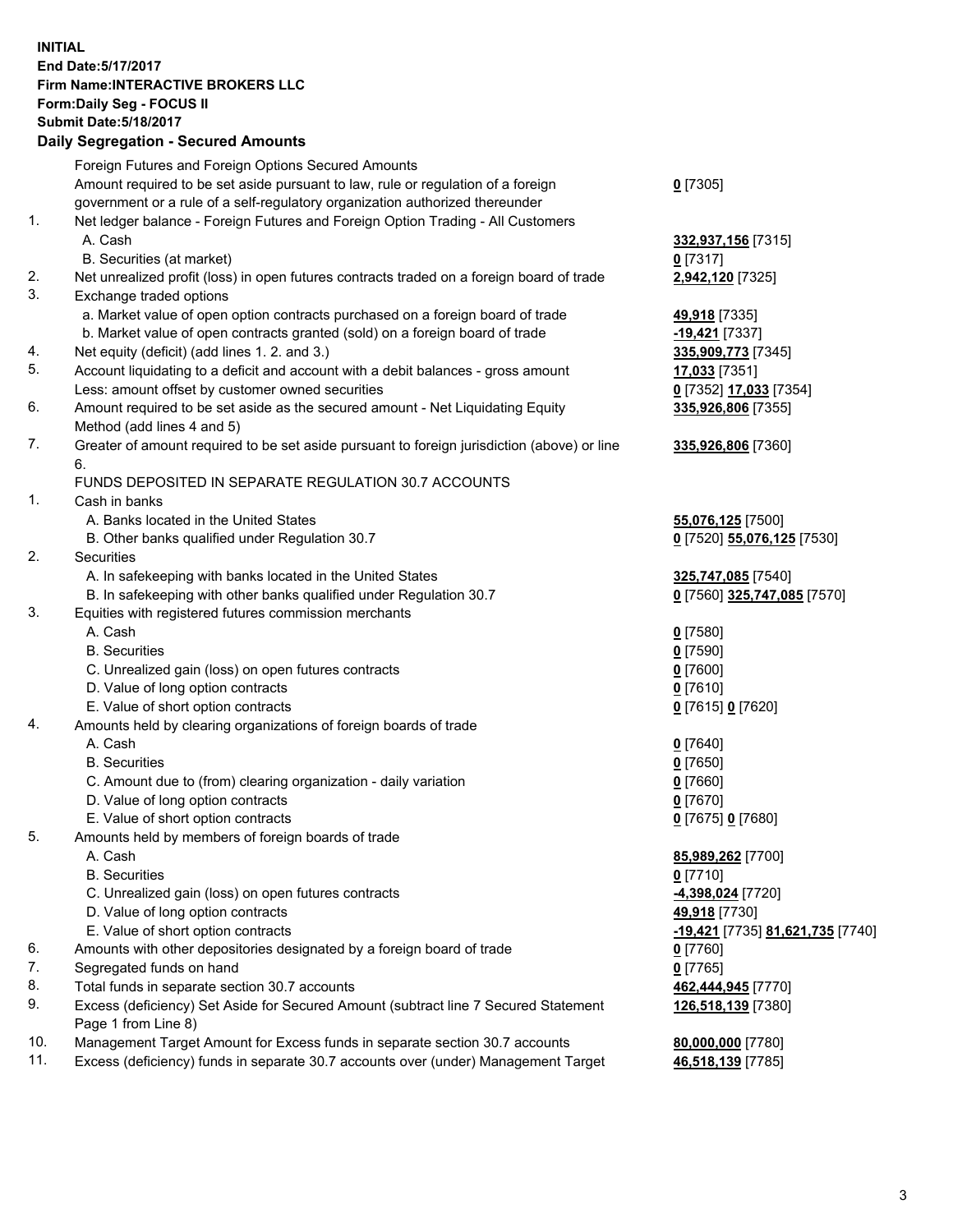**INITIAL End Date:5/17/2017 Firm Name:INTERACTIVE BROKERS LLC Form:Daily Seg - FOCUS II Submit Date:5/18/2017 Daily Segregation - Segregation Statement** SEGREGATION REQUIREMENTS(Section 4d(2) of the CEAct) 1. Net ledger balance A. Cash **3,841,408,244** [7010] B. Securities (at market) **0** [7020] 2. Net unrealized profit (loss) in open futures contracts traded on a contract market **-10,670,176** [7030] 3. Exchange traded options A. Add market value of open option contracts purchased on a contract market **170,209,542** [7032] B. Deduct market value of open option contracts granted (sold) on a contract market **-281,340,366** [7033] 4. Net equity (deficit) (add lines 1, 2 and 3) **3,719,607,244** [7040] 5. Accounts liquidating to a deficit and accounts with debit balances - gross amount **228,075** [7045] Less: amount offset by customer securities **0** [7047] **228,075** [7050] 6. Amount required to be segregated (add lines 4 and 5) **3,719,835,319** [7060] FUNDS IN SEGREGATED ACCOUNTS 7. Deposited in segregated funds bank accounts A. Cash **520,755,390** [7070] B. Securities representing investments of customers' funds (at market) **2,151,216,735** [7080] C. Securities held for particular customers or option customers in lieu of cash (at market) **0** [7090] 8. Margins on deposit with derivatives clearing organizations of contract markets A. Cash **25,183,378** [7100] B. Securities representing investments of customers' funds (at market) **1,304,290,758** [7110] C. Securities held for particular customers or option customers in lieu of cash (at market) **0** [7120] 9. Net settlement from (to) derivatives clearing organizations of contract markets **28,703,607** [7130] 10. Exchange traded options A. Value of open long option contracts **170,621,980** [7132] B. Value of open short option contracts **-281,738,367** [7133] 11. Net equities with other FCMs A. Net liquidating equity **0** [7140] B. Securities representing investments of customers' funds (at market) **0** [7160] C. Securities held for particular customers or option customers in lieu of cash (at market) **0** [7170] 12. Segregated funds on hand **0** [7150] 13. Total amount in segregation (add lines 7 through 12) **3,919,033,481** [7180] 14. Excess (deficiency) funds in segregation (subtract line 6 from line 13) **199,198,162** [7190] 15. Management Target Amount for Excess funds in segregation **155,000,000** [7194] **44,198,162** [7198]

16. Excess (deficiency) funds in segregation over (under) Management Target Amount Excess